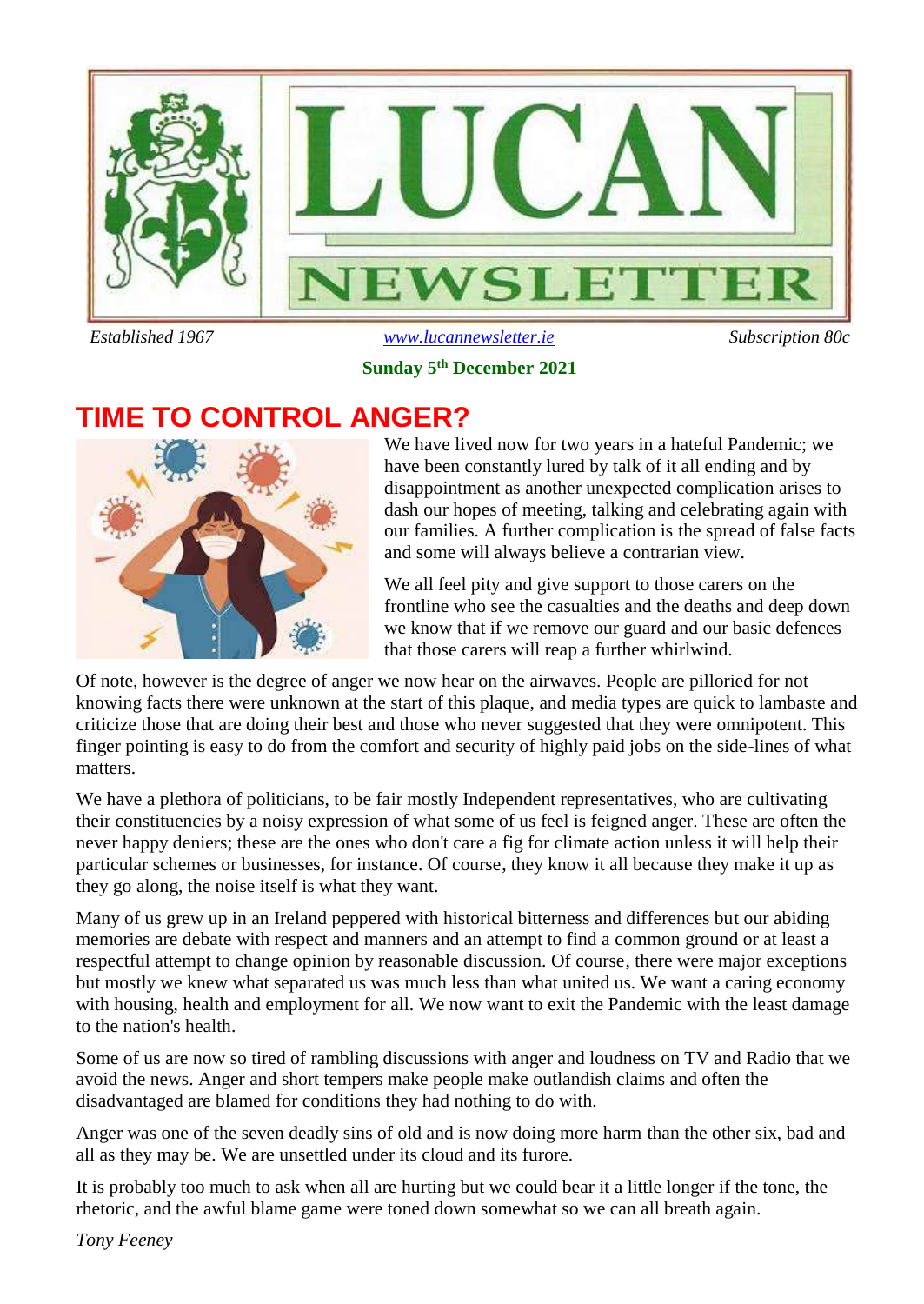#### **Lucan Citizens Information Centre** [www.citizensinformation.ie](http://www.citizensinformation.ie/)

The old 0761 numbers will remain operational in tandem with 0818 until **31 December 2021**. However, from 1 January 2022, **only the 0818 numbers** 

**will connect you to the relevant service**.

**COVID-19** has changed the service we offer to the public. Our drop-in service is not currently available, but we are taking phone calls, answering emails, and providing a call back service. Call us on **0818 07 5090**, leave a message with your name and number and an Information Officer will return your call within 2 working days. Or you can email your query to us at dscis@citinfo.ie and someone will reply.

**Citizens Information Phone Service** (CIPS) 0818 07 4000 operates on Monday to Friday 9 am to 8 pm.

**MABS:** The Money Advice and Budgeting Service is the State's money advice service, guiding people through dealing with problem debt for over twenty years. MABS Clondalkin phone 0818 07 2270 or email [clondalkin@mabs.ie](mailto:clondalkin@mabs.ie)

#### **Ireland's first report to the United Nations Committee on the Rights of Persons with Disabilities**

*From Department of Children, Equality, Disability, Integration and Youth*  On 10 November 2021, Minister of State with Special Responsibility for Disability, Anne Rabbitte ,T.D., published Ireland's first report to the United Nations Committee on the Rights of Persons with Disabilities. The report describes what Ireland is doing to protect and enhance the rights of people with disabilities. The report can be accessed on the link below, as can summary reports of the consultation events and written submissions.

**Citizensinformation.ie** has information on such topics as:

Travelling to Ireland during Covid 19 Common travel area between Ireland and the UK Covid restrictions in Ireland

#### **Helplines or websites**

**Your mental health** The HSE website Yourmentalhealth.ie or 1800 111888 – for advice on how to mind your mental health during the coronavirus outbreak. **Childline** - 08001111

**Parentline** – 1890 927277 - Mon to Fri 10 am to 9pm, Fri 10 am to 4pm

**One in Four** – ending the trauma of childhood sexual abuse  $-01$  6624070 or email [info@oneinfour.ie](mailto:info@oneinfour.ie)

**Threshold** – housing advice for tenants – 1800 454 454

**Focus Ireland** – 01 8815900, email [help@focusireland.ie](mailto:help@focusireland.ie) if you need help or advice or want to know information about your rights you can contact Focus Ireland.

#### **CCPC.ie - Competition and Consumer Protection Commission:**

**Location determines your consumer rights** The CCPC's research findings suggest that most consumers are familiar with shopping online, with the majority (76%) of those surveyed confirming they had bought online over the previous 12 months. However, 32% of consumers thought that their rights are the same irrespective of where a business is based when in fact consumers do not have automatic rights if they buy from a business outside of the EU. Check this site for information on consumer issues.

*Below: Chairobics at Esker Active Retirement Association Meeting (Report page 3)*

gov.ie - Ireland's first report to the United Nations Committee on the Rights of Persons with Disabilities [\(www.gov.ie\)](http://www.gov.ie/)

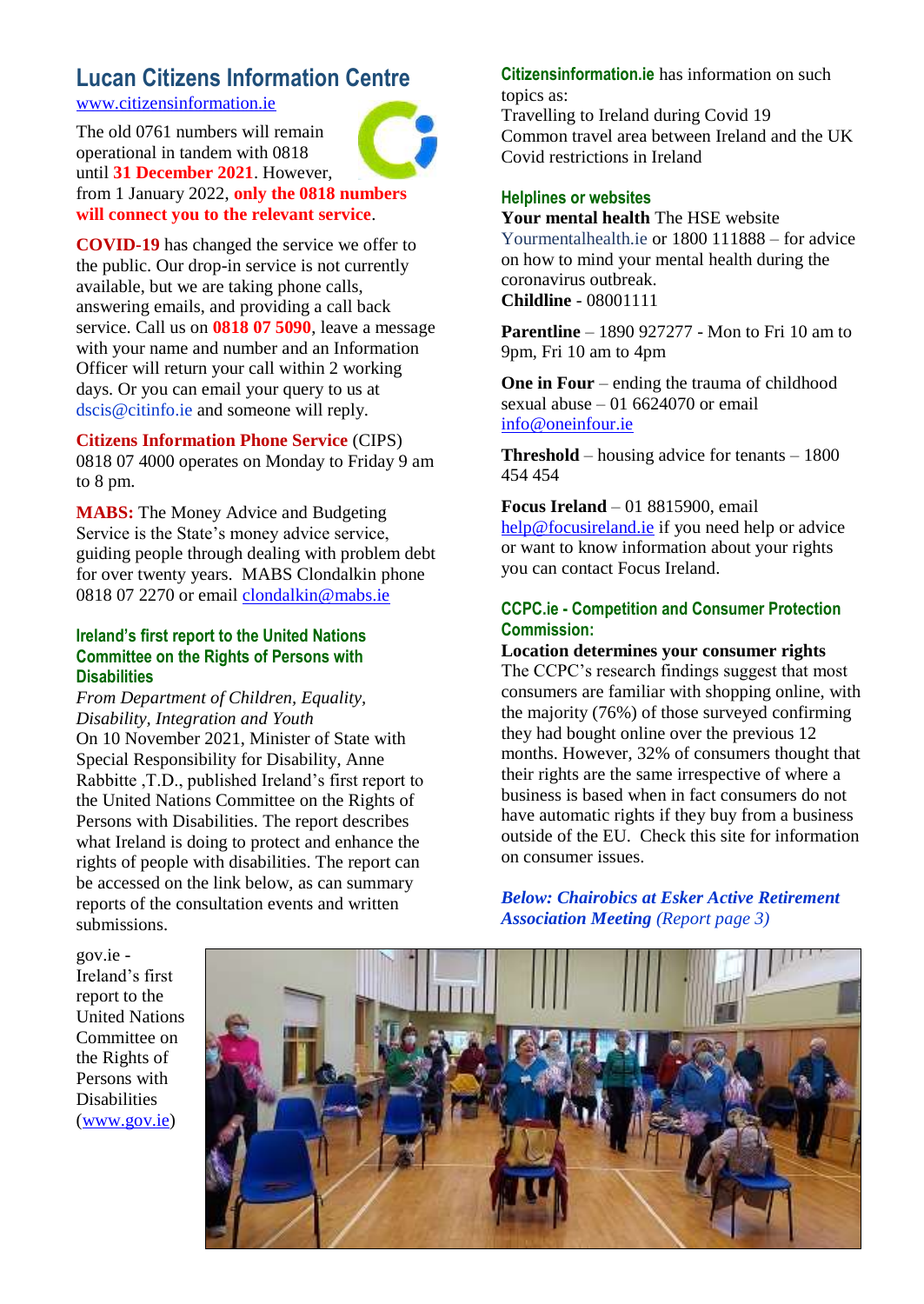## **Esker Active Retirement Association**

#### *Hi Everyone,*

This week, we had an hour's session with Carmel from Carmel's



Chairobics and we all thoroughly enjoyed it. This is a really good workout to music so you sing along and have great fun and you don't realise you are actually working quite hard. Everyone was smiling afterwards and asking can we have Carmel here more than once a month please; so it's very popular with our members. I took some photos of our members taking part today as per photo on page 2.

We played cards and scrabble and had the craic over tea/coffee and biscuits, loads of topics get covered from gardening to cooking, from loneliness to walks, you name it, we cover it…..

Again, for next Wednesday could we ask some more members to come down early, around 1.10pm to help set up the tables and chairs and sanitize them all.

I got a new name today: the Exterminator, as I spray everyone's hands as they come into our hall lol. We are very fussy about members wearing masks and sanitizing their hands regularly.

#### **UPCOMING EVENTS**



#### **We are still preparing for our Christmas party on Wednesday 15th December if Covid allows.**

If anyone wants to join a fun, lively and friendly club, you can join us,

once you're fully vaccinated and have a vaccination certificate with photographic ID. We meet every Wednesday afternoon at 1.30pm in St Andrew's Church Hall in Lucan (close to Stagg Cycle shop which is blue and yellow); there is parking inside the Church gates plus a bus stop just outside the Church gates. Don't be afraid to come in, you're very welcome. The long dark days are upon us now so come and join us for the craic so you'll have people to talk to for a few hours each week.

Getting out of the house and safely meeting up with people in a big, well ventilated hall where everyone is vaccinated and all precautions taken, is very important for your mental and emotional health so come to our club and relax and enjoy yourself.

#### *Till next time, Marian Egan (Club Secretary) 086 1269 043*

### **L.A.R.A. Lucan Active Retirement Association**

We meet every Thursday morning at 11.30am at St. Andrews Church Hall, Main Street, Lucan. Free parking available.

We love to see new Members coming to join us and welcoming them to our friendly group. At present owing to Covid Restrictions we are limited to Bowls, Card Games, scrabble, and light exercise. We have a break around one fifteen for tea and cake when we enjoy good company and laughter.

When the restrictions are lifted we can return to all our usual activities. Dancing, Drama, Singing, Exercise and Days Out. Also, once a month we invite guests to join us to speak on many interesting topics and new activities. In Spring and Autumn we go away for midweek breaks to beautiful parts of Ireland. We will close for the Christmas break on 16th December and will reopen on the 13th January 2022. Looking forward to meeting you.

## **CHRISTMAS PARTY 2021**

#### **Christmas party will be on 16th December in St. Andrews church hall from 11.30am to 2.30pm.**

We are especially looking forward to seeing all the members who we are missing so much.



The party promises to be great fun and full of good cheer. So come and have a

great time with us for lunch, Christmas crackers, chocolates, prizes, music, dancing and much more.

Please pass this information on to members who may not read the newsletter. Looking forward to seeing you.

Please don't forget to bring your **Covid Passport and Identification**  with you. They will be checked at the door according to government rules and to insure safety for all of us.

*Thank you from the L.A.R.A. Committee.*

# **Happy 11th Birthday**

on 7th December

to **Saoirse O'Driscoll** of Johnsbridge.

May your special day be filled with fun and joy.

Lots of love from Mom & Dad, your brother Riain, Geri and all the family.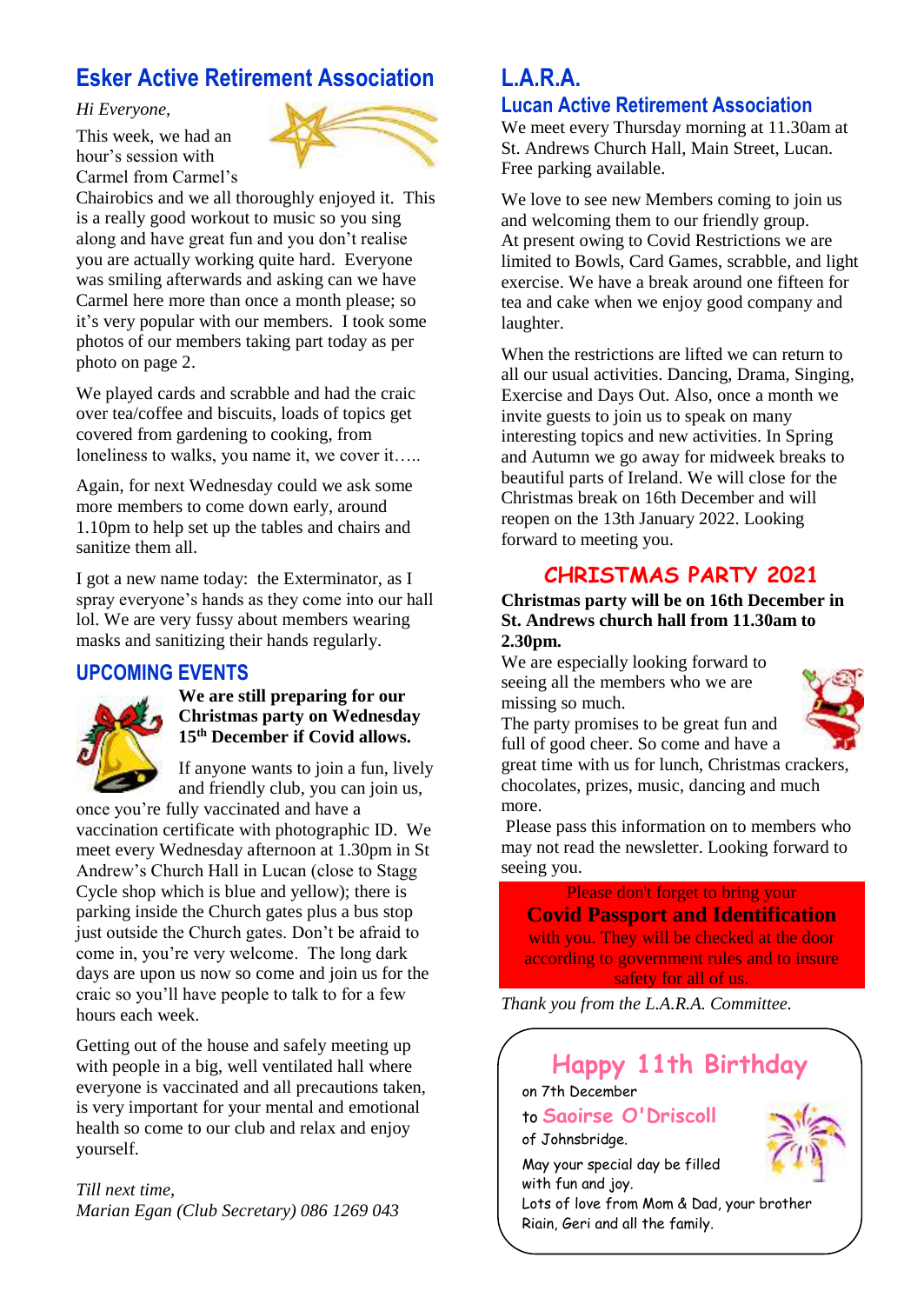# **Parish Notes**



#### **St Mary's, Lucan**  [www.lucanparish.com](http://www.lucanparish.com/)



**First Holy Communion** Congratulations to the boys and girls of *Gaelscoil Naomh Pádraig N.S.* who will receive their First Holy Communion this Saturday 4<sup>th</sup> December. *Hope you all have a lovely* 

*day and please keep them all in your prayers.* 

#### **Christmas 2021**

Given the current public health guidelines, the following restrictions will govern our Christmas celebrations at St Mary's

A maximum of **450** people will be admitted to all Masses – the doors of the church will be closed when this number has been reached.

**Entry will be on a first-come basis.** 

#### **Mass Times as follows:**

Christmas Eve: 6pm, 8pm and 10pm Christmas Day: 9am,10.30am and 12 noon

There will be **NO** evening Mass on Christmas Day

Children who are in 3rd Class and above are requested to wear face masks while attending, as are all others. Please note that Sunday Obligation remains suspended in these Covid times.

To assist with the regulation of numbers Stewards will be required at the start of all Masses.

**If you would be willing to help please contact Deirdre in the Parish Office 01- 6217041 or by email at [secretary@lucanparish.com](mailto:secretary@lucanparish.com)**

**Please wear face coverings in the church and use the hand sanitizer on the way in. Masses will continue to be live-streamed on [www.lucanparish.com](http://www.lucanparish.com/)**

#### **PLEASE NOTE:**

**The Tap & Go System** is not to be used for special collections, *eg* St. Vincent de Paul. This collection will take place in the Church itself.

#### **Sunday Mass Times**

Saturday Vigil: 6.30pm Sunday: 9am, 10.30am, 12 noon and 7pm. **Notice:** If you have a Sunday Mass booked please ring Sacristy to confirm time. Ph. 01 6281487.

**Weekday Masses:** Monday to Saturday 10am **Wednesday 8th** – Feast of the Immaculate Conception of Blessed Virgin Mary: **Masses 10am and 7.30pm.** 

## **ST VINCENT DE PAUL CHRISTMAS APPEAL**

Who would believe that another Christmas is upon us with many Covid restrictions still in place?

For SVP, this means still no house visits, still no opportunities to have a chat and offer words of encouragement to our clients, still sending out much needed vouchers by post.

Regardless of restrictions, Christmas, as always, brings stress to families in many, different ways, not least ensuring that there is food on the table. As the season approaches, we receive many additional requests for help to make Christmas a happy time for families, particularly for the children. We rely on your generosity to achieve this goal.

Without our monthly collections at Mass, our funds are very much reduced. We thank those of you who have continued to contribute during the past year by leaving donations in the Sacristy, or by contributing online.

This year, the national Christmas appeal takes place at all Masses next weekend, 11th/12th of December.

Since not everyone will be at Mass as normal, donations can also be left at the Sacristy at any stage.

We wish you and your families God's blessings, peace and good health this Christmas and always.

*St. Vincent de Paul, Lucan*



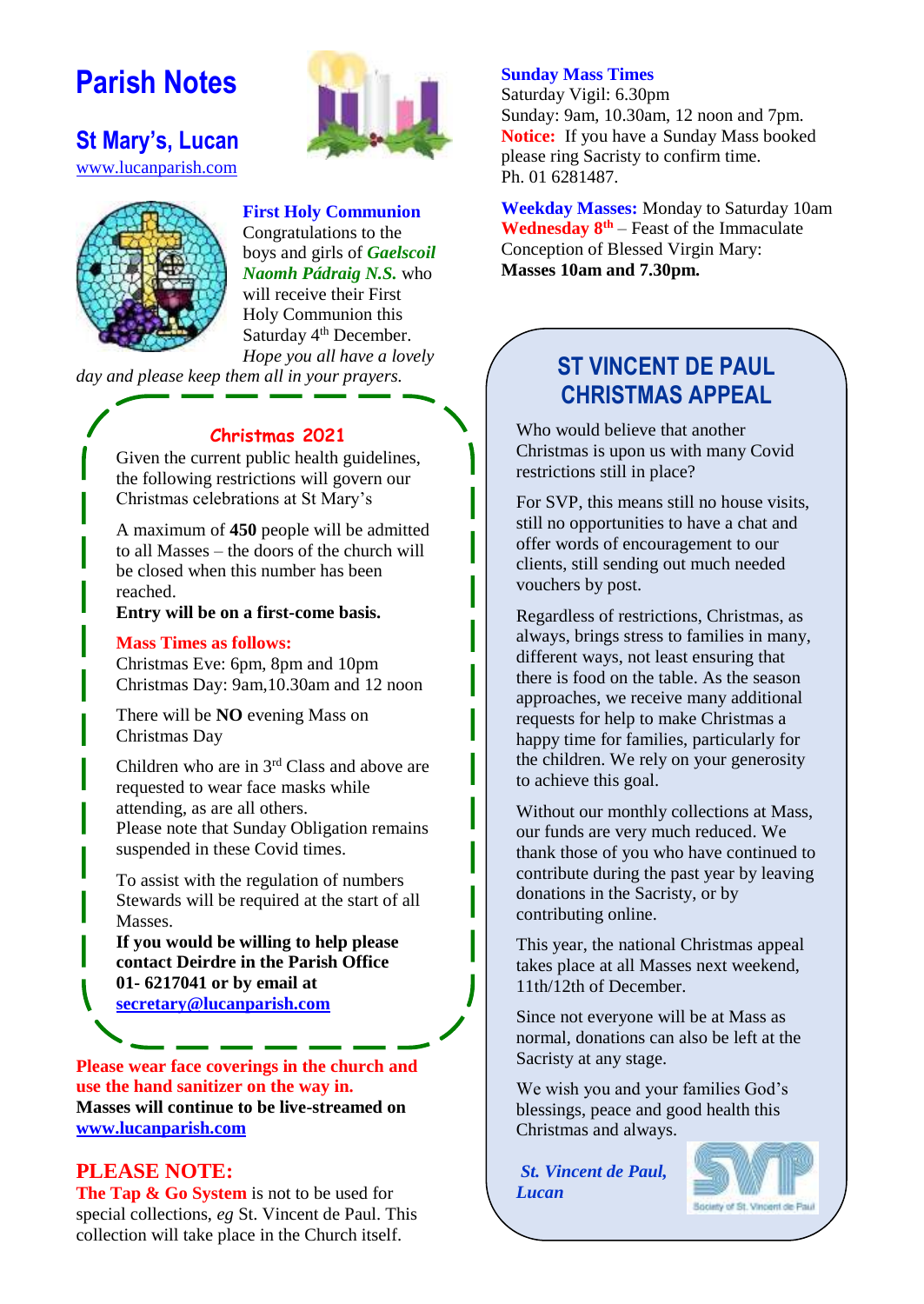## **Divine Mercy, Lucan South**

[www.lucansouthparish.net](http://www.lucansouthparish.net/)

**Sunday Mass Times:** Saturday Vigil 6:30pm, Sunday 10:15am and 12:15pm

**Weekday Masses:** Monday to Friday 9:15am. Saturday 10am

**Important:** We need to be diligent in continuing with the **wearing of face coverings and hand sanitising upon entering the church. All Masses will be livestreamed on [www.lucansouthparish.net](http://www.lucansouthparish.net/)**



**Exposition of the Most Blessed Sacrament Friday December 3 rd, 10th, 17th 2021 10am -10 pm**

Please come and join us even for a short while on these special days to prepare for the birth of Our Divine Saviour and as a gift

to Jesus for His Birthday.

If you wish to volunteer for one hour on any of these days please phone 014572900 or 0862209634.

There will be Scriptural Reading, Holy Rosary, Silent Adoration and Chaplet of Divine Mercy.



#### **Advent Food Bank Appeal:**

While most of us are blessed to have enough food for our families not all of the people in our parish can say the

same which is why the parish food bank was started. The parish food bank accepts donations of non-perishable food in the plastic containers inside the Church doors and each week delivers this food to the many families in need of assistance.

We are asking our parish to make an extra effort this Advent to support the food bank so we can share the life giving gift of food with those who are in need. Consider including some treats along with the staple foods so we can put more smiles on faces this Advent season.

We have no cold storage so we ask you donate non-perishable food such as tea bags, small jars of coffee, cereals, rice, pasta & pasta sauces, pot noodles / packets, biscuits, beans, peas, soups, tins of fruit, creamed rice, tins custard, toiletries, soaps, toothpaste, shower gels and toilet roll. *Thank you all for your continued support.*

## **St. Patrick's Esker/ Dodsboro/Adamstown**

[www.stpatrickslucan.ie](http://www.stpatrickslucan.ie/)

#### **Sunday Masses:**

Vigil Saturday 7pm, Sunday: 9am, 10.30am and 12 noon. **The 10.30am Family Mass** is aimed at younger parishioners and their families; it is an accessible liturgy for children and enables them to participate more fully in the Sunday Mass.

#### **Weekday Masses:**

Monday to Friday at 10am.

#### **All Masses continue to be livestreamed at stpatrickslucan.ie**

We must continue to **wear face coverings in the church and use the hand sanitizer on the way in.**



**Anam Cara South Dublin,** the organisation that supports bereaved parents, is holding

its monthly **Parent Evening for Bereaved parents** on **Monday 13th December** at **7:20pm** in the Maldron Hotel, Whitestown Way, Tallaght.

This event is free and open to all bereaved parents regardless of the age your child died, the circumstances of their death, or whether their death was recent or not. (subject to change in accordance with government guidelines).

## **St. Andrew's Church of Ireland**

**St Andrew's, Lucan: Sunday** 10am. **Wednesday:**10am **St Mary's, Leixlip:**  Sunday:11.30am. Tuesday: 10am

**Services** are available on our parish Facebook pages: [St. Andrew's Church, Lucan](https://www.facebook.com/standrewslucan/) or [St Mary's](https://www.facebook.com/stmarysleixlip/)  [Church, Leixlip](https://www.facebook.com/stmarysleixlip/)

## **Lucan Presbyterian Church**

#### **Morning Worship:** 11am.

You will need a face covering (unless exempt) and your own Bible.

**Services will be streamed online and available on Youtube**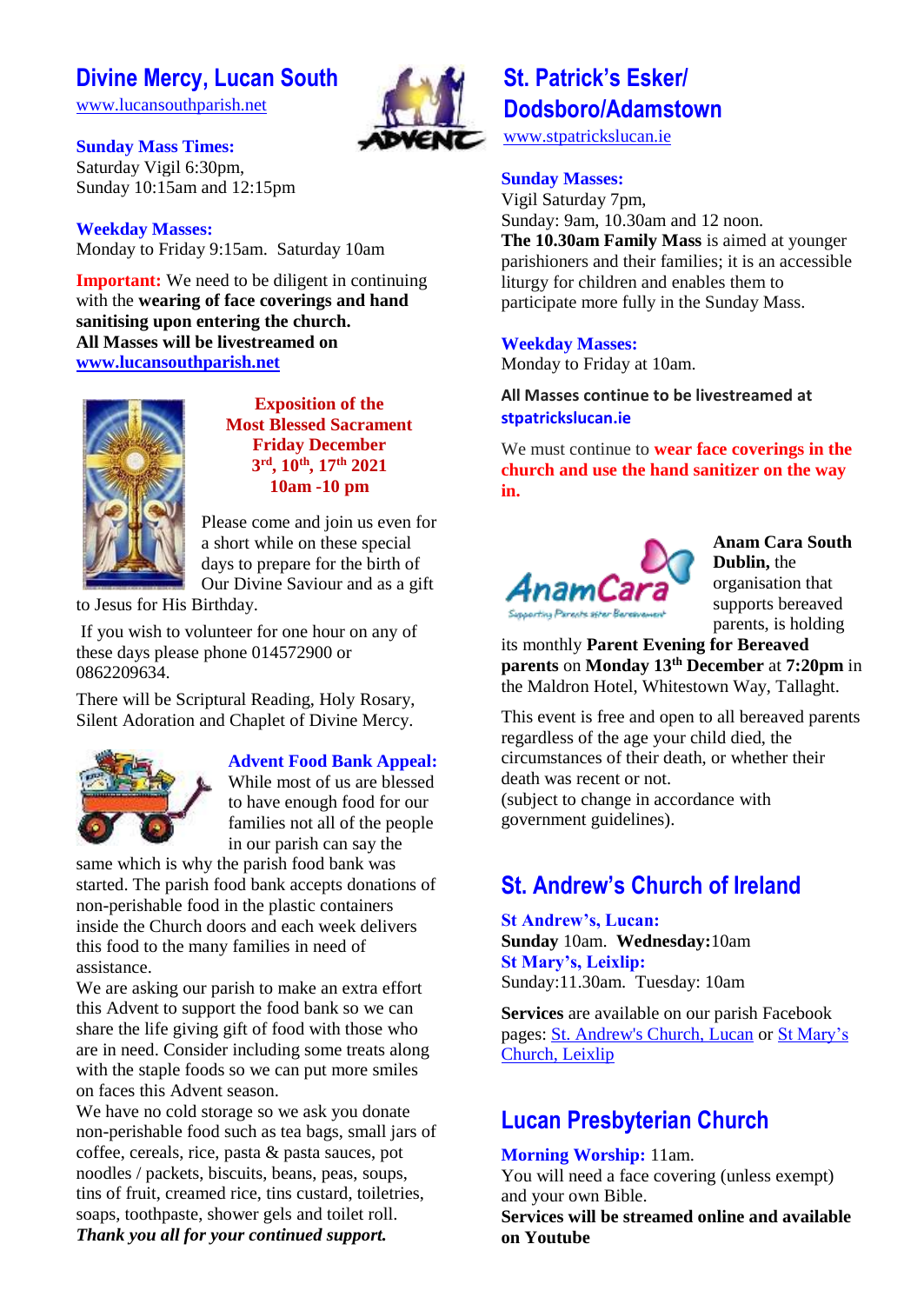## *Anniversaries*

#### **CLARKE (ALBERT – NOBBY) 5 th Anniversary – 28th November**

My beloved husband, Albert "Nobby" Clark. To my precious husband Each day I miss you more As I picture you at the kitchen table Or coming through the front door I miss our talks and the special way That you would always understand I miss the closeness that we shared And how you'd hold my hand. My love is always with you Even though you went away I find myself looking back daily To so many happy days But I have been a real trooper Trying to get by the best I can Just know that even from Heaven You'll always be my man. *Missed and adored every day, love forever your Breda*



#### **CLARKE (ALBERT – NOBBY)**

## **5 th Anniversary – 28th November**

Dad, If I could write a story It would be the greatest ever told Of a kind and loving Dad Who had a heart of gold I could write a million pages But still be unable to say Just how much I love and miss him Every single day I'll remember all he taught me I'm hurt but won't be sad Because he'll send me down the answers And he'll always be MY DAD. Our Legend, our Dad Albert "Nobby" Clark. *Missed and loved every day, love always Karen, Lisa, Dawn, Sandra, Lynsey, Alan and Robert, sons-in-law, daughters-in-law, grandchildren and great grandchildren*



#### **5 th Anniversary – 1 st December**

**O'BRION (ROBERT)**

## **also Rob's 40th Birthday – 31st October**

Late of Airlie Heights He was captain of his own ship Fighting through the torrid waters He dropped anchor and came ashore His lone journey started Struggling against the rough terrain of life A smile on his face throughout As if he knew his berthing Was but a short visit Just a minute in God's time He endured his trials with patience and humour Until it was time to lift anchor and again sail solo into angry storms At the helm battling monstrous waves Driving onwards finding solace And guidance from the heavenly compass Until he saw it his predestination There he laid anchor for the last time Beneath the brilliance of the "Southern Cross" *So sadly missed by his heartbroken Mam Aine, Barney, Triona, John, Conor, Liam and Joe* 

# *Acknowledgement*

#### **SMITH (ARTHUR)**

Wife Norma and children James, Patricia and Siobhan of the late Arthur Smith thank you most sincerely for all the kind expressions of sympathy in their recent loss.

We would like to thank all those who attended his Mass, watched online, called to the house and sent cards.

Thank you to Fr Tom Kennedy and the Funeral Team for the lovely service and Cunningham Undertakers for their help and planning such a difficult time. As it would be impossible to thank everyone individually, please accept this as a token of our appreciation. Mass will be offered for your intentions. Thank you and Arthur will be missed so much.

# *Birthday Remembrance*

#### **MILLS (DAVID)**

Remembering David (Dots) on his Birthday 7<sup>th</sup> December, 1<sup>st</sup> away from home. Also his brother *Victor* whose 55th Birthday is on 12th December Those we love don't go away They walk beside us everyday Unseen, unheard but always near still loved, still missed and very dear. Also remembering *Margaret and Thomas (Tommy) Malone* whose anniversaries occur this week. *Missed always, Mick, Ann, Leanne, Tracy and Stephen* 

#### **CONDRON (JEMMERS)**

#### **2 nd Anniversary away from home**

We hold you close within our hearts And there you shall remain To walk with us throughout our lives Until we meet again So rest in peace dear loved one And thanks for all you've done We pray that God has given you The crown you've truly won. *From your loving wife Philomena (Philo), sons Paul and James and extended family members*

### **CURTIS (PATTIE)**

**5 th Anniversary – 1 st December** Late of Dodsboro. In our hearts and thoughts always. *All the family*

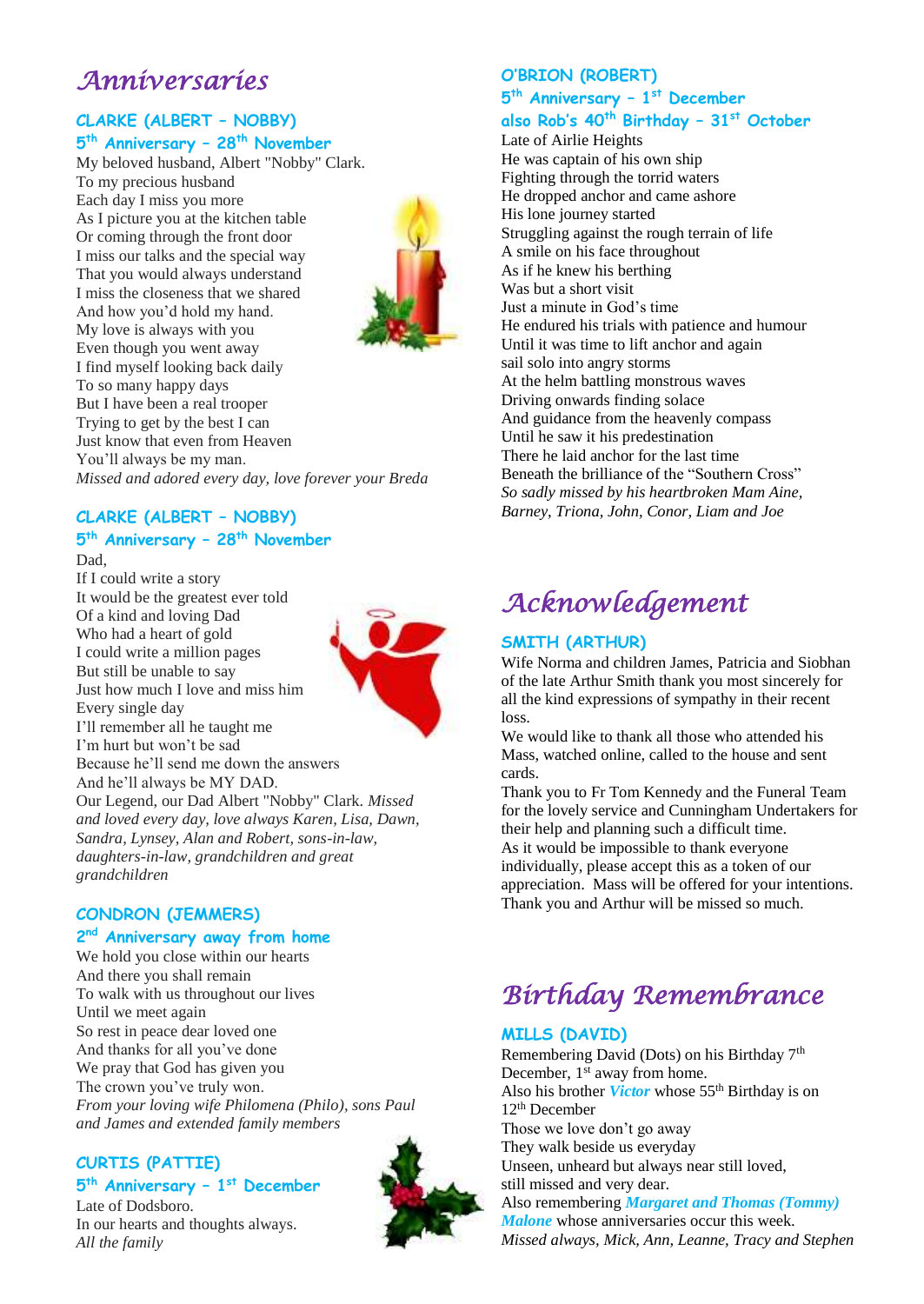

#### **Birdie had to get the winter woollies out this past week!**

Storm Arwen blew in last weekend, and we certainly felt the cold. It must be very tough in all the schools, which are required to keep classrooms ventilated and windows open. Spotted a

couple of '*onions*' on the way to school one morning – turned out they were just two lads with layers upon layers upon layers, to keep them warm!



#### **Children's TV news programme RTÉ**

**news2day**, visited Scoil Mhuire, Woodview, were the boys and girls volunteered to demonstrate how antigen tests are performed. They also showed how some outdoor games are played in the present times – very impressive!

#### **Hedge cutting on the Millstream Road** this

week revealed a huge amount of shredded black plastic sacks. Who could those people be who are dumping their bin bags into the shrubbery along here? Shame on every one of them.

#### **The House of Christmas Lights in Weston**

**Park** is proving a great attraction for young and old. The show is on the road from 4.30pm daily. This year's donations go to Jigsaw – dealing with young people's mental health.

**The Late Late Toy Show** did very well with fundraising once again. Despite all the problems in Ireland, we can be very generous where it is needed.

## **Lucan Planning Council (L.P.C.)**

After a rather quiet period, planning issues have become a major topic of discussion in Lucan in recent weeks. Three issues could have a major negative impact on the quality of life for Lucan residents.

#### **The New Bus Network**

The No.25 bus in the Hillcrest/Dodsboro area has been discontinued. The new service has many flaws already causing much inconvenience for residents in this rapidly expanding area. L.P.C. is prepared to assist local residents and residents' groups to have the No.25 service restored.

#### **Lucan Village Traffic Plan**

The changes proposed would reduce parking spaces between A.I.B. and Bank of Ireland, reducing from 39 spaces to 12 spaces. This would have a devastating impact on residents trying to access local shops, banks, the post office, the medical centre, etc.

Also proposed is a trial one-way traffic plan where traffic coming over the Liffey Bridge from Laraghcon may not turn right to Lucan Village. To access the village traffic must turn left up to the traffic lights at the old St. Andrews School and back down to the village on the main road by St Mary's Church, etc.

L.P.C. has produced an alternative plan that would improve traffic flow in the village and retain all the current parking spaces. We were requested to share this plan with South Dublin County Council, who will consider it in their final plans.

#### **Major Housing Development at St. Edmundsbury/Luttrellstown**

L.P.C. has always supported the conservation of the Liffey Valley lands and will resist any changes to its current protected status. We are asking all our local politicians to do likewise. Community support will be vital on this issue. L.P.C. need new people to help continue our efforts at keeping Lucan an attractive, happy place to live.

**Joe Byrne (087)6152229 Lucan Planning Council**



## **Lucan ICA**

We had a nice few members at our Tuesday morning Craft Class, everyone busy making gifts for Christmas.

Unfortunately, we have to close early due to Covid. We are closed from Tuesday 30<sup>th</sup> November until further notice. Watch out for details in Lucan Newsletter.

We wish all our loyal members and Newsletter Staff a very Happy and Safe Christmas and New Year.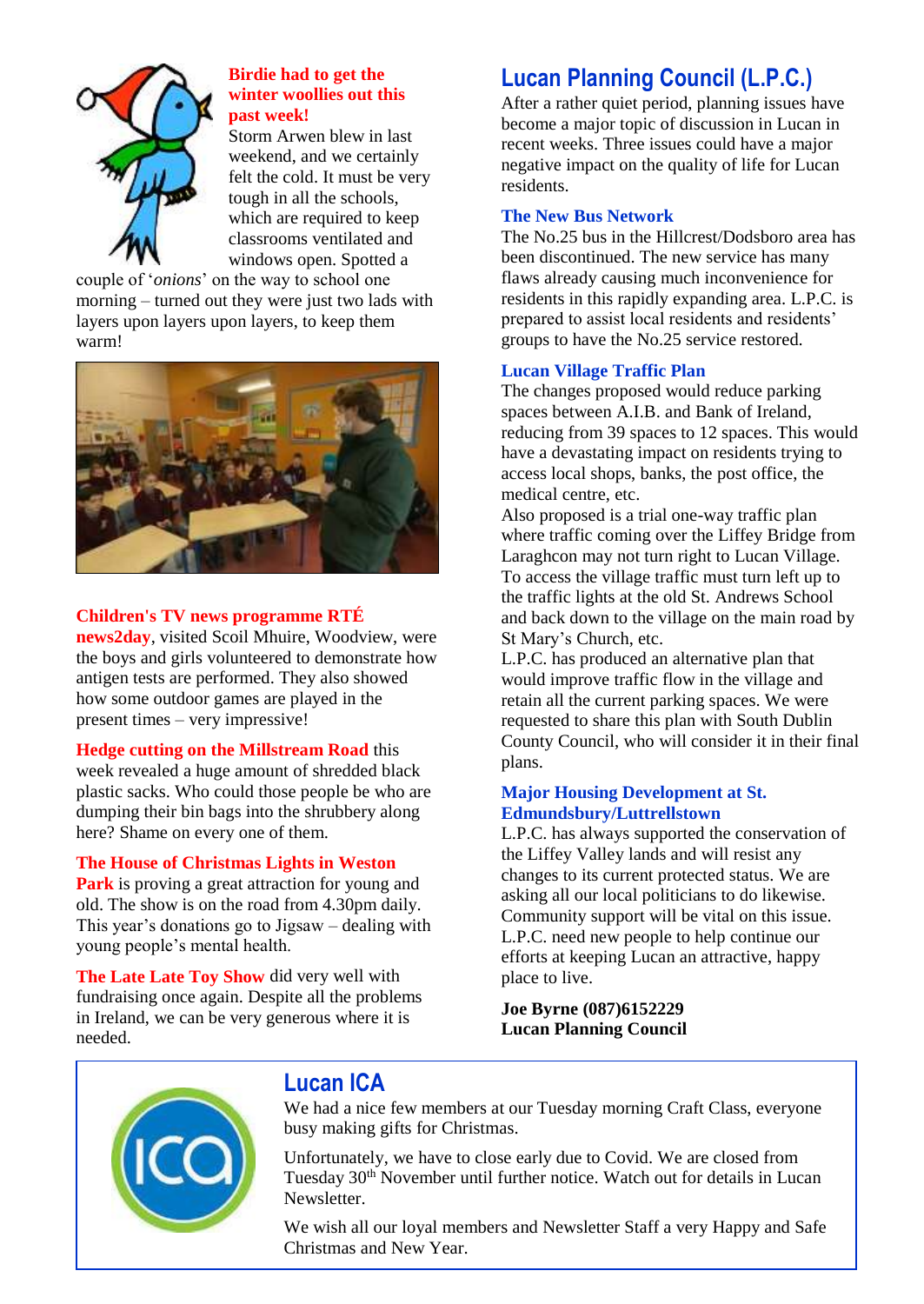## **Lucan Village Businesses and Services Group (LVBSG)**

This is a group of more than 60 businesses, service providers and traders that are based in Lucan Village providing services to the local community. This group has been formed as a direct response to the Development Plan being proposed by SDCC for Lucan Village.

The LVBSG consists of a wide range of enterprises including convenience stores, post office, restaurants, pubs, medical services, barbers, beauticians and financial services. This eclectic mix really gives a flavour of the width of services being currently provided in Lucan village to the community. These businesses employ more than 600 people in Lucan Village. Our village is vibrant, with a mix of both essential and amenity services.

In a recent survey conducted by the LVBSG it was found that more than 8,000 people use the services in Lucan Village on a daily basis, with more than 6,500 of these accessing the village by way of private car. The current proposals by SDCC will severely reduce the accessibility of Lucan Village for these valued customers and as a result directly threaten the livelihoods of over 600 employees in the village.

The Lucan Village Business and Services group wants to bring to attention the impact that the loss of car parking in Lucan Village will have on the community and on service providers. The Lucan residents and wider community know that Lucan Village lacks adequate car parking. Lucan residents are appalled at the prospect of the loss of a significant amount of the precious parking that exists currently in Lucan Village. The people in the wider community want to be able to do their day-to-day business Monday to Friday and enjoy the amenities in the evenings and weekends. A removal of any parking spaces would be to the detriment to both daily business and the use of the village as an amenity.

To justify their plans, SDCC is using car parking data collected during a Covid-19 lockdown when people were being encouraged to remain at home. SDCC have no plans to replace the proposed lost parking in Lucan Village.

The LVBSG support the development of the Weir promenade and the Demesne Entrance. We also support the development of the Village Green so long it does not reduce local parking.

#### *The LVBSG have two immediate asks of SDCC and our Councillors:*

1) The local Councillors must stand with the local residents and businesses to protect local people's livelihoods. They must protect the vibrant mix of essential and amenity services provided by Lucan Village that maintains these jobs.



2) We ask that SDCC postpone the formal Public Consultation Process until after the Festive Season so that the residents of Lucan can give these proposed fundamental changes the full attention they deserve.

### **The Lucan Village Businesses and Services Group (LVBSG)**

is a group of more than 60 businesses, service providers and traders that are based in Lucan Village providing services to the local community. This group has been formed as a direct response to the Development Plan being proposed by SDCC for Lucan Village.

Should any business or service provider wish to join our group please reach out to us via email at:

[lucanbusinessandservices@gmail.com](mailto:lucanbusinessandservices@gmail.com) and we will add you to our mailing list to keep you informed of our activities.

# *Christmas Cards for Sale*

**In St Mary's Parish Centre in aid of**

### **The Peter McVerry Trust** Pack (assorted designs) of 12 -  $\epsilon$ 5

## **NAGARHOPE**

€5 for Pack of  $12$  – Six beautiful designs. Also available from 191 Beech Park or contact 087-0666891

#### **Also available**

**Christmas Novena Masses €6** - Proceeds go to the Student Priests.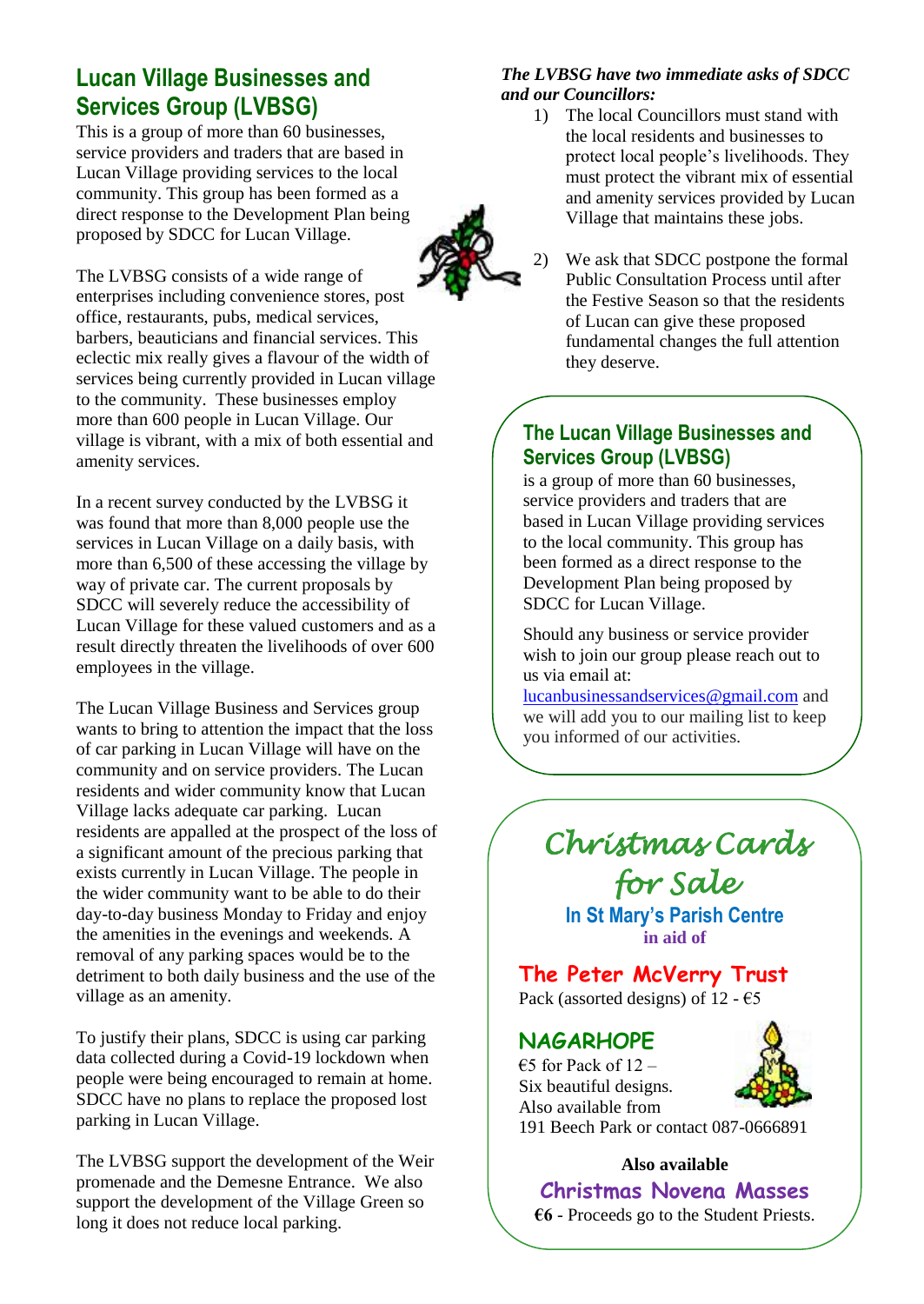

### **Coláiste Phádraig CBS**

**Fundraising:** As part of the extensive well-being programme in the school, a number of our Transition Year students organised a soccer tournament for  $1<sup>st</sup>$  yrs last Thursday to raise funds for a number of good causes. Spearheaded by Calum Conway, the students did a lot of planning, promotion and organisation in the run up to the tournament, displaying tremendous initiative, leadership and team work, key components of the Transition Year Programme. They chose to raise money for St. Vincent De Paul as they do incredible work with those most in need, especially in the runup to Christmas. They also accepted donations to Pieta House, a local charity that provides invaluable professional support for those struggling with their mental health. In total, 250euro was raised for St. Vincent de Paul and a donation of 100euro will be forwarded to Pieta House so two extremely worthwhile causes will benefit from this event.

In total, 12 teams took part and each team played a minimum of 6 matches each. There were three pitches being used simultaneously, the sports hall, the junior yard and the senior yard. Despite some stubborn early morning ground frost delaying the start of the tournament by an hour, the  $1<sup>st</sup>$  yrs got playing at 10:30am and the matches were all extremely competitive and high quality. Each  $1<sup>st</sup>$  yr team were assigned a Transition Year student who stayed with them for the entire tournament, coaching, managing and supporting them throughout. They ensured that their teams were at the designated pitch at the correct time, ready for kick-off, and this ensured a smooth transition (pardon the pun!) from one match to the next. Each game was refereed by a TY student while Shane Wallace did a great job updating the scores and fixtures.

At the end of the group matches, the teams split into a Shield and Cup tournament with a series of playoff matches based on their final position in the groups. Well done to Callum Finn, Madrid Tammar, Jack Horan, Liam O' Donoghue, Jose Mannuel Garcia, Jack Henry and Lukas Harte whose team *Capri Son FC* beat *IFTA Cars* 1-0 in the Shield Final. *Chelsea*, comprising of Henry Greene, Derry Ware, Brian Whelan, Ibrahim Saquib, Conor McHugh and Calum Costigan won the  $3<sup>rd</sup>$  place play-off defeating *Carpo the Carpet* 1-0 with Brian Whelan scoring the winner with a clinical finish. *The Marty Party* won the main tournament in dramatic fashion after a thrilling and tense penalty

shoo- out. The team comprised of Seán McGillycuddy, Ciarán O' Sullivan, Seán Connell, George Craven, Paidí Murphy, James Duffy and Bilal Khan. The winning team received gold medals and selection boxes for their fine achievement while the Shield winners received bronze medals and selection boxes.

The 1<sup>st</sup> yrs thoroughly enjoyed the soccer blitz and there was a fantastic atmosphere in the hall especially for the final few matches. It was great to see them all enjoy themselves so much and we commend the Transition Year students on the superb job they did planning and running the tournament. Those students that didn't want to take part in the soccer tournament got to play a variety of computer games organised by Transition Year students so there was something for everyone throughout the day.

**Transition Year**: Our TY students enjoyed adrenaline-fuelled days at Kylemore Karting, Ireland's premier Karting arena, over the past two Wednesdays. The students had an amazing day of competitive racing, with numerous thrills and spills along the way!



The challenging Track 1 has an acute mix of banked corners, challenging gradients, chicanes and hairpins that certainly demands intense concentration. Our fearless students took to the tight and twisty tracks like experienced Formula 1 drivers, speeding down the fast downhill section before expertly applying the brakes at the hairpin and accelerating away from the corner away into the distance along the 70m back straight. Some of the more excitable drivers of course left the braking to the last second, causing them to slam into the tyre barriers with their dignity somewhat left strewn on the track behind them!

Kylemore has a great set up with race commentary, electronic leader boards, video monitors and spectator facilities which ensures drivers and spectators alike stay engrossed in the action at all times. The day was the perfect way for our students to forget about their troubles for a few hours and instead concentrate on claiming the all-important bragging rights for the title of best Go-Karting driver. Dylan Talbot won his section on track after a brilliant and nerveless drive, just seeing off the persistent and determined challenge of Mr. O' Brien, who finished a close 2nd! Jamie Roberts won the race on track two with a superb display of skill and speed under pressure.

A thrilling, exciting and memorable day was had by all and we would like to thank the staff at Kylemore for taking such good care of our group. Safety was paramount at all times and the helpful and supportive staff ensured that all safety regulations were strictly enforced and followed at all times. It was undoubtedly one of the highlights of the year so far for the students.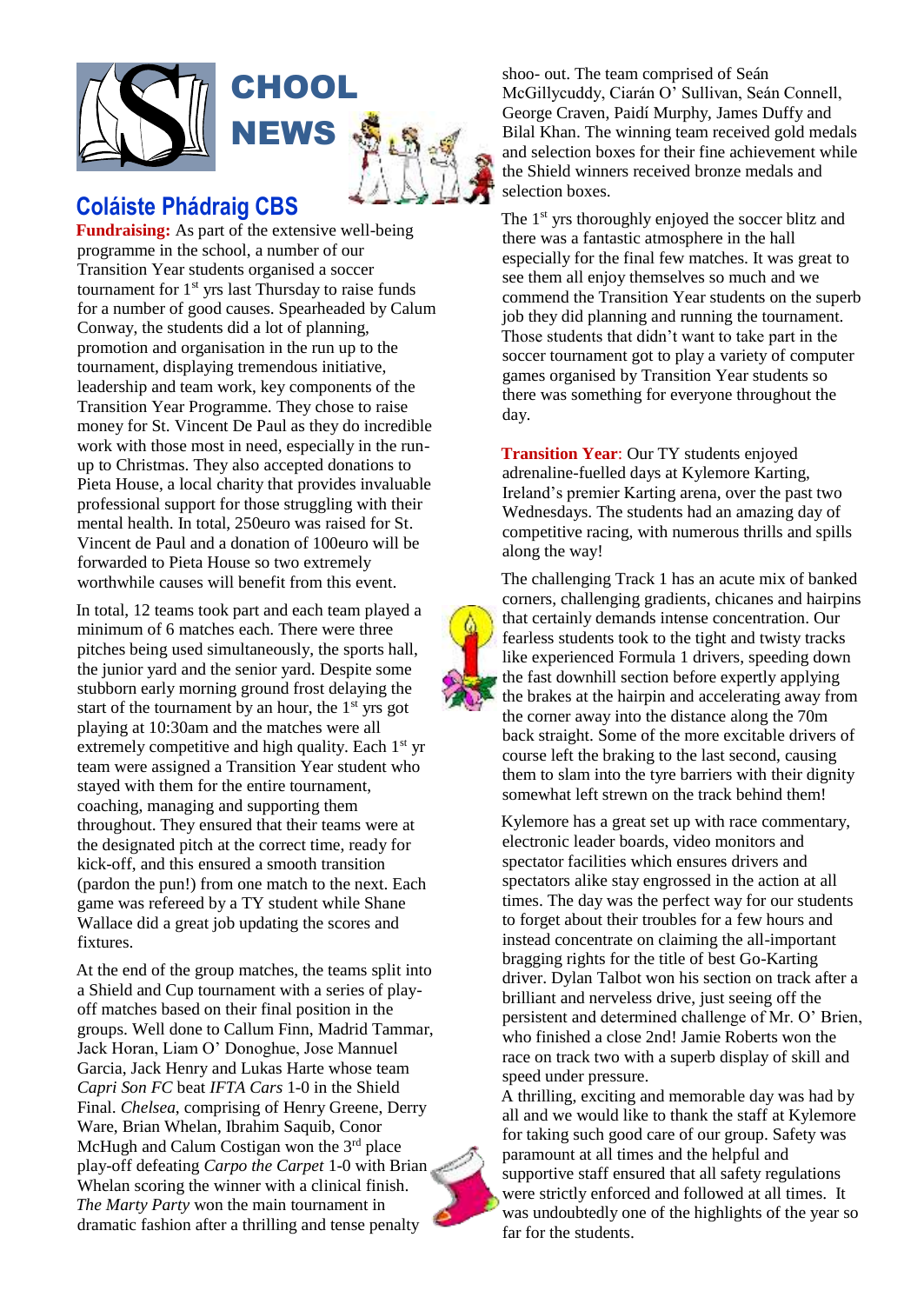#### **Lucan Community College Lucan Community College – One Good School**

**Award:** We were delighted to be presented with the "One Good School" award from Jigsaw on Monday 22nd November. This was the culmination of two years' efforts as part of a pilot project, to promote mental health awareness and provide supports for all members of the school community - students, staff, parents & guardians. We ran a number of webinars & face to face workshops for each group. Covid-19 resulted in lots of changes to the planned delivery of the programme and everyone on the committee worked very hard to ensure that the programme was still a success. Our thanks to Jigsaw for their support throughout the programme in Lucan Community College. Many thanks to the parent representatives Julianne White and Paula Fay, our student representatives David Wright (past pupil) and Ruby Crocker-Dunne (TY) and our staff representatives Ms. Birnie, Ms. Ryan, Ms. Walsh, Ms. O'Gara, Ms. Coghlan and Ms. Mc Manus. We welcome Ms. Dowling and Millie Morrison (TY) for the next phase of the project and look forward to continuing the development of the "One Good School" programme.



*Left to right:* Julianne White (parent rep), Ms. Mc Manus, Ms. Walsh (staff reps), Sarah Byrne (Jigsaw), Gus O Connell (Chairperson, Board of Management) and Ms. Birnie (Principal).

**Movember Update:** A huge thank you to all who have donated to the Lucan CC Movember campaign this year. It is a great credit to your generosity that we have raised  $\epsilon$ 1,945 so far. Money is still coming in and we will have a final update on the amount raised for this great cause in next week's Newsletter. Thanks to teachers and former teachers Mr. Foley, Mr. Spillane, Mr. McMahon, Mr. Callaghan, Mr. MacGrianra and Mr. McGrenra.

Take a last look before they revert to their cleanshaven versions of themselves!

Art Trip: 5<sup>th</sup> Year Art students had a lovely treat last week when they had the opportunity to visit both the National Gallery of Ireland and the

National Archaeology Museum. Their impeccable manners and excellent behaviour was commented on by gallery staff. Safe to say that all had a rewarding and enjoyable trip. Thanks to teacher Ms. McKeever.

**Maths Club:** Our Maths Club Continues Every Monday And Thursday At Lunchtime In H6. This Is A "Drop In" Club Where Students Help Students With Any Aspect Of Maths That Is Causing Them A Problem – Or If Anyone Just Wants To Pop In And Chat About Maths. Thanks to Teachers Ms. Sexton, Ms. Suttle, Ms. Mccormack And Ms. Mckelvey.

#### **Students Doing Community Work in Our**

**School:** Transition Year students in Lucan CC take part in Community Service every week throughout the year. This year we are very lucky to have two of these students working with our Caretaking Team to help enhance the school for all. Thanks to Ashley and Julia for the great work you are doing.



**Christmas School Event!** Ms. Conway has put out the call. She is gathering the helpers together to prepare a pre-recorded concert/carol/holiday celebration this year. The excitement is sure to



build over the coming weeks as the socially distanced choir rehearse and all are put through their paces as they prepare poems and readings.

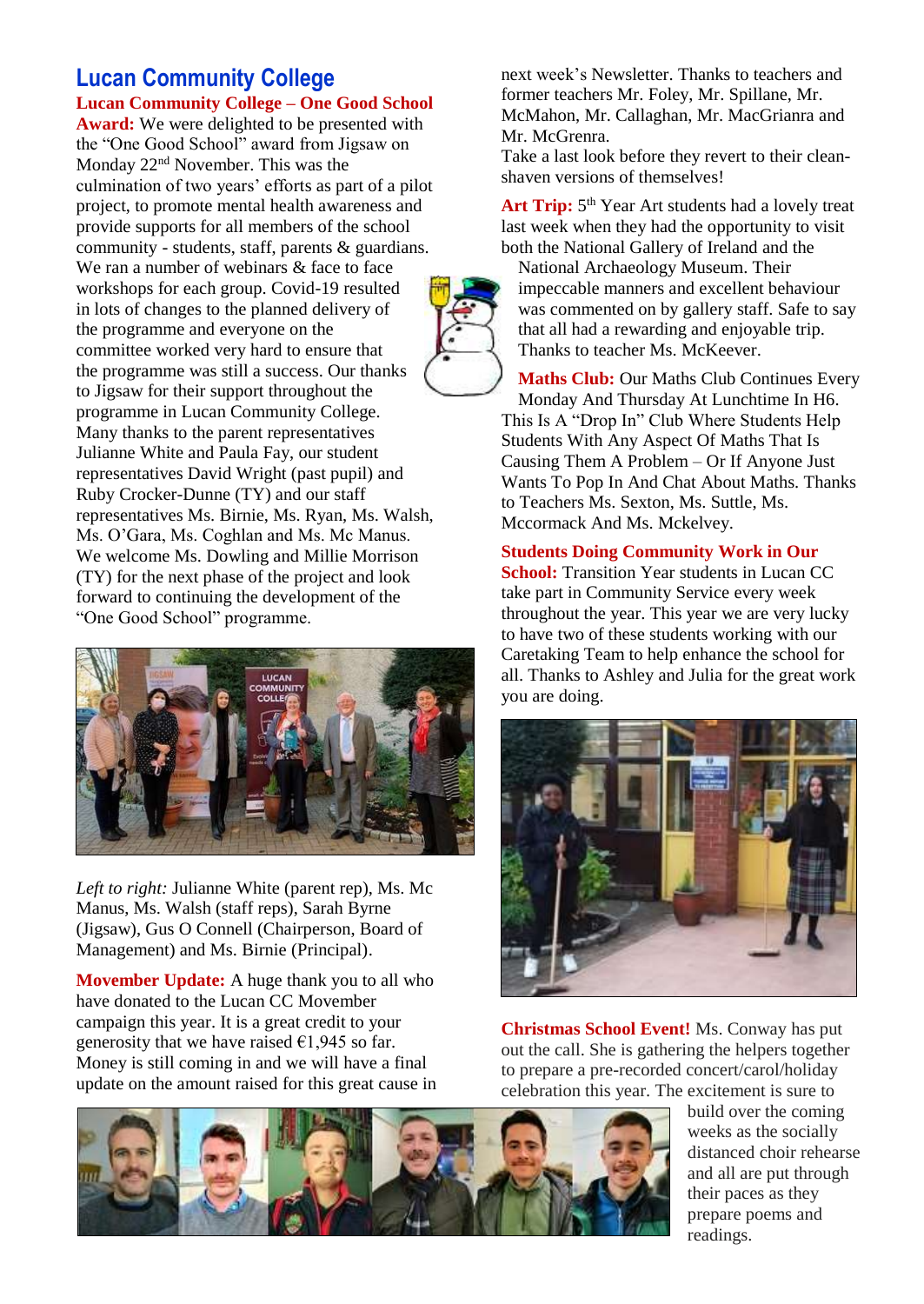## **St. Joseph's College**

We would like to congratulate all the students on completing their term exams last week. We would also like to say a big Thank you to all the student body for their ongoing cooperation in adhering to all public health guidelines in our school including wearing face coverings, cleaning hands regularly and maintaining physical distancing from others.

We look forward to the 3<sup>rd</sup> Year parent teacher meeting which will take place on Thursday the 9<sup>th</sup> of December online via zoom. Your schedule and Zoom links for all meetings will be sent via email in advance of the meeting.

We have great news in regard to our new school building with the planning stage moving along quickly. We hope to see the construction start in the first quarter of 2022. We will keep you updated on the changes and share any updates with you as they occur.

**3rd Year School Tour:** Our 3rd years got to experience their first ever school tour in secondary school this week when the 150 strong group made their way to Croke Park for a stadium tour. The expert guides helped us navigate the huge stadium while keeping us entertained with details of the history of the sport and the historical events that have occurred at the stadium. The tour also included a walk pitch side, a tour of the media room where we watched a video on All Ireland final day preparation as well as a tour of the famous Croke Park dressing rooms. The final part of the tour was by far the most popular when the students got to test their GAA skills in the interactive games room.

**College Awareness Week:** This week in school the Student Council and the Guidance Department ran a very successful college awareness week. The students set up an information desk at lunchtime to distribute information in relation to various colleges and universities throughout Ireland. To enhance the students' knowledge of these various institutes the student council organised a school scavenger hunt with the answers relating to various colleges. They also ran competitions throughout the week with some great prizes including air pods. The school also received a very special personalised message from the Minister of Higher Education Mr. Simon Harris supporting our college awareness week. Well done to the Guidance department and all involved and we look forward to the rest of the week.

**Transition Year:** Last week our Transition Year students enjoyed an action packed activity week. They enjoyed many various activities such as Zumba, Footgolf, Crafts, Sugar craft, Bodhran, Outdoor Games and much more. Well done to Ms Dunne our TY Coordinator and to all who contributed to a great week of fun. The Students really enjoyed it.

On Monday the 6<sup>th</sup> of December our TYs will sit their Differential Aptitude Tests (DATs), this will be conducted by the Guidance Department. Information from the tests is used to assist students with their subject choice and career choice in the future. This year the (DATs) will be delivered via Zoom. We wish them all the best.

#### **Joey's Tidy Towns 2022 Calendars for St. Vincent de Paul:** Joey's Tidy Towns Calendars

for 2022 will be on sale from Monday, 6<sup>th</sup> December. We are delighted to have our calendars on sale in Lynch's Centra in Lucan Village and from the school also. Each calendar will be on sale for  $€10.00$  with approx.  $€5.00$  going to Vincent De Paul. The calendars make great wall hangings, planners and a reminder of how beautiful the local area of Lucan and surrounding

areas are! Many thanks to Lucan District Credit Union for sponsoring our calendar. Please contact the school on 01-6281160 or at [stjosephslucan@gmail.com](mailto:stjosephslucan@gmail.com) to place an order.

**School Website:** [https://stjosephslucan.com](https://stjosephslucan.com/) **Follow us on Twitter:** @STJosephs3



A quick stop in the GAA shop and it was off to Jump Zone for the second part of the tour. The group let off some steam in Jump Zone were they played trampoline dodgeball, ran up the warped wall and dived into the sponge pit. This was followed by a little early Christmas shopping in Liffey Valley before returning to school.A huge thank you to Ms. Byrne for organising the trip and to all the staff who accompanied them on the trip.

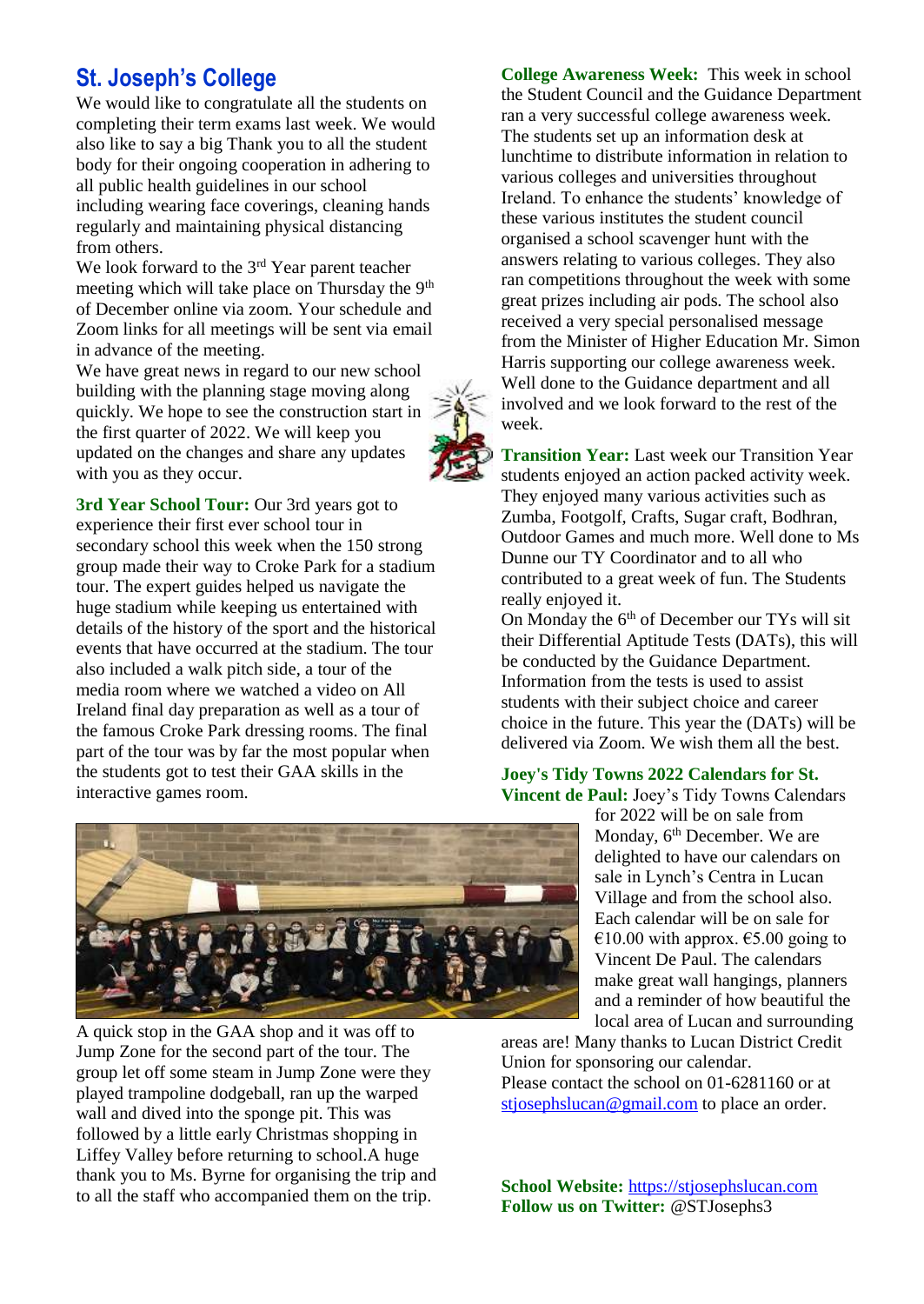# **Christmas Connects**

I woke at 5am in the morning wondering and pondering on what the most important word to use this Christmas would be? The response I received from within myself was **connect**.

Connecting with Christmas has always been an important part of my life and that of my family and friends. From my earliest years the threads of connecting at Christmas involved preparation with pen and paper and the list, as

**Cooking and baking:** Ingredients for Christmas Pudding and Cake including Stout

**Christmas Card List:** Brian O'Higgins cards were the preferred choice, plus stamps for Ireland and abroad

**Santa letters:** which we children diligently wrote and posted to the North Pole

**Grocery list:** ordering the Turkey and Ham from the local Butcher

**Christmas Decorations:** taking the boxes down from the attic and buying the Tree.

Connecting with Christmas began in November and then steadily journeyed into December. Our lives were not interrupted with the advent of Christmas but it gave us an added purpose in life. The long dark evenings also afforded us the opportunity to **make and do;** the rhythm of knitting needles accompanied the hum from the Radio while Din Joe *took to the floor* on Saturday nights. We children patiently stretched out our arms so Mammy could wind the hank of wool into a ball, for Mammy was ensuring we all would have a warm geansaí to wear at Christmas. A notable event was Daddy's visit to the attic to retrieve the decorations; a trap door in

the ceiling on the landing was the attic entrance. The top step of the ladder meant that my father unlatched the bolt, pushed the hatch open, lit the Bicycle lamp and put it into the attic before swinging himself up and in. A feat we children watched with bated breath, while waiting patiently on the landing to be handed a box to carry downstairs. The Tree was purchased from the local grocer's and carried home. The tree was placed in a bucket and surrounded with some clay, stones and even coal to keep it steady. The strings of coloured light bulbs had to be tested before being placed on the tree; this was a task where patience was



Christmas was and is an important way of connecting us with family, friends and neighbours, with our church and most importantly reconnecting by post with loved ones faraway. It is debateable whether life was more complicated then or now, however there is no denying that Covid-19 has and is making us more cautious in our celebrations for Christmas 2021.

Journeying this Christmas might not mean going to visit or knocking on a door, but we can still make meaningful connections. Connecting by Video with family and friends abroad is possible with modern technology. A simple phone call is also effective, hearing that familiar voice when your call is answered is like soothing balm for the mind and soul. The card being dropped through the letter box, then looking at the handwriting to try and guess the sender adds a certain magic to the Christmas proceedings. While out and about wearing masks shouldn't hamper us from connecting with people by greeting them with the simple message Happy Christmas.

While social distancing we can stay connected by smiling more, greeting strangers and calling our family and friends just to tell them we love them. Let us continue to make every effort to stay connected throughout this season of Good Will.

#### *Happy Christmas*.

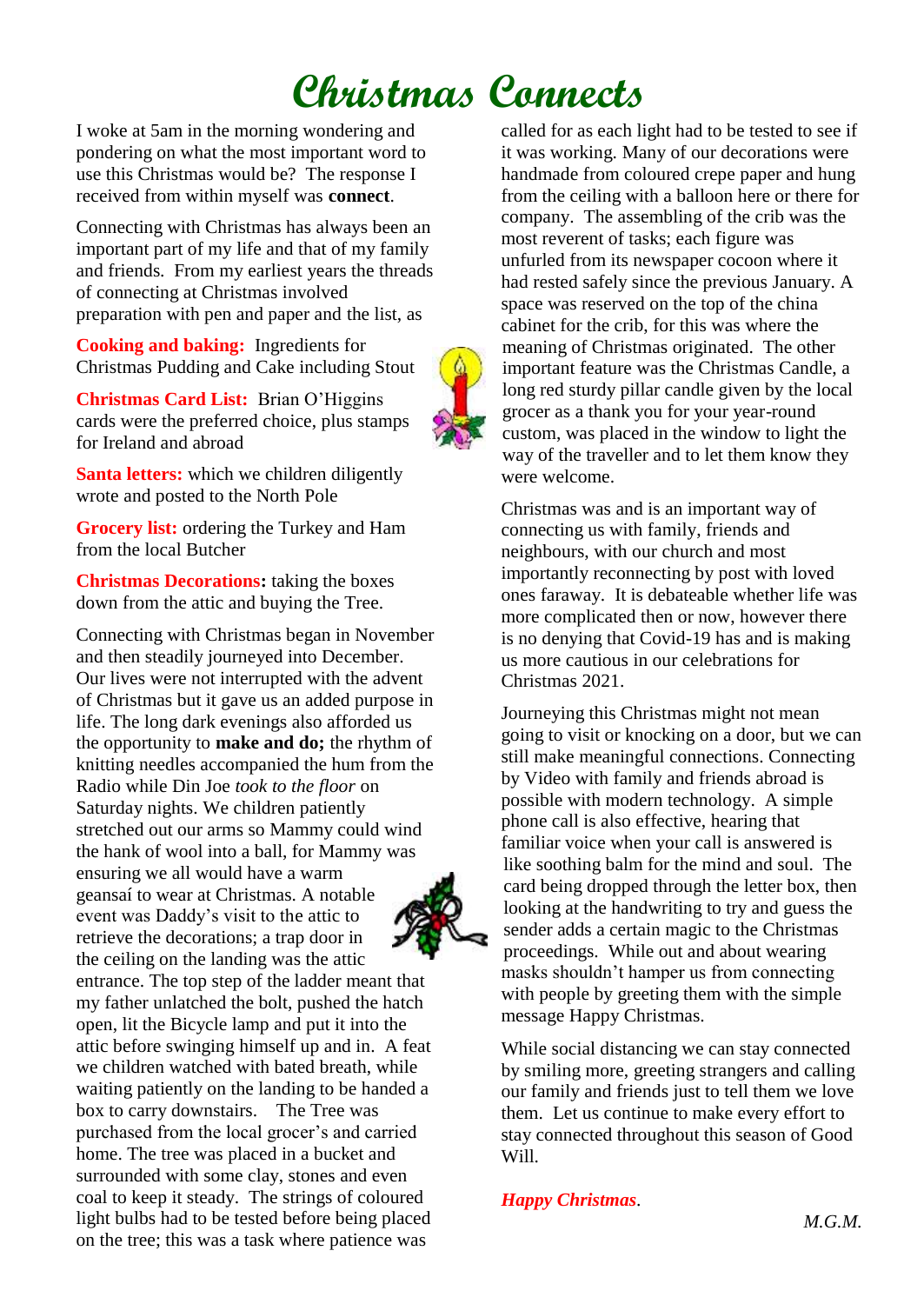# **Political Notes**

### **Derren Ó Brádaigh - Sinn Féin**



Phone: 087-2136345 Email: [dobradaigh@cllrs.sdublincoco.ie](mailto:dobradaigh@cllrs.sdublincoco.ie) **Leaf Road Sweeps & Clean-Ups:** If your

concerned with large volumes of leaves potentially blocking drains, please contact me and I will request a road sweep through the council with its appointed contractor Oxigen. For residents and community clean-up groups,

compostable bags can be requested grom SDCC Environ. Awareness 01-4149000 and to arrange points of collection.

**Hedge-Cutting Dodsboro:** I was delighted for local residents to see Council crews undertaking hedge-cutting this week and taking back the paths, making the lower Dodsboro Road more pedestrian safe. I have previously raised this on behalf of residents in Woodview & Airlie Heights - really good job too by Council workers. **Bus Changes:** Following the first week of new bus service rollout, I have written to Dublin Bus to outline a number of immediate concerns raised with me, regarding both C-Spine and the Go Ahead operated local feeder service.

#### **Gino Kenny TD - People Before Profit**

Phone: 085-7211574. Email: [ginokenny@oir.ie](mailto:ginokenny@oir.ie) **Bus Connects Lucan:** Last Saturday People Before Profit held a open air meeting in the Dodsboro area in regards to the recent changes to the bus service. A number of issues were raised by residents and we have written to the NTA outlining the issues that were highlighted this is mostly around frequency of service and location of bus stops.

#### **Emer Higgins TD – Fine Gael**

78 The Orchard, Lucan



[01 401 3416](tel:014013416) [Emer.higgins@oireachtas.ie](mailto:Emer.higgins@oireachtas.ie) **€342,000 for Lucan Demesne:** I was delighted to

announce this week that  $€342,000$  has been allocated to upgrade the entrances into Lucan Demesne from the new plaza area and the route into St. Catherine's Park. This funding is part of a major investment in our mountain and forest walks, cliff ways, beaches, bogs, lakes, rivers and greenways. Fantastic news that Lucan Demesne is one of the 84 chosen projects!

**Christmas Bonus:** 100% Christmas Bonus will be paid to pensioners, carers, people with disabilities, lone parents and long-term social welfare recipients

**Covid Travel Update:** From Dec 3rd, anyone arriving into Ireland must take a lab-conducted antigen test (48 hours) or PCR test (72 hours) before arrival.

Antigen option is available only to the fully vaccinated, PCR required for unvaccinated or previously infected unvaccinated. No exceptions for travel from the UK.

#### **Cllr. Shane Moynihan, Fianna Fail**

Email: [smoynihan@cllrs.sdublincoco.ie](mailto:smoynihan@cllrs.sdublincoco.ie) Ph: 087 7840898, [www.shanemoynihan.ie](http://www.shanemoynihan.ie/) [facebook.com/cllrshanemoynihan](http://facebook.com/cllrshanemoynihan) Twitter: @shanemoynihan, Instagram: cllrshanemoynihan

**Funding for Lucan Demesne: Th**ere was good news for Lucan Demesne this week. €342,000 has been granted to provide the upgrade of the entrances into Lucan Demesne from the new plaza area and the route into St. Catherine's Park. This funding is part of the  $\epsilon$ 15.5 million for 84 outdoor adventure projects announced by the Government this week.

#### **Ballyowen Castle Community Centre:**

Ballyowen Castle Community Centre (near Eurospar) is looking for new volunteers to join its Board of Management. If you are interested in joining the Board, please get in touch. **Leaf-sweeping:** If you would like SDCC leaf-

sweeping crews to visit your estate or area to clear leaves from roads or footpaths, please get in touch and let me know.

**Email newsletter:** If you would like to receive my monthly community update, please email me to subscribe.

#### **Liona O'Toole – Independent**

#### 087-2795274. [lotoole@cllrs.sdublincoco.ie](mailto:lotoole@cllrs.sdublincoco.ie) [www.lotoole.com](http://www.lotoole.com/)

**Village design plans**: I've recently met with business owners to discuss the plans that are been prepared for public consultation. I will ensure all concerns are relayed back to management and I will request that the release of this consultation is held off until the Christmas period is over. **Paddocks / Gandon Public Lighting:** I received following update from council management regarding the public lights in Adamstown: The ducting has been re-laid and the snags complete. RECI certificate has been sent to the ESB. The ESB connection has been requested. To date several follow up requests have been sent. I will continue to seek updates to ensure these lights are switched on asap.

**Adamstown Park Road** has been offered for Taking in charge in the last two weeks. Updates to follow

Thinking of everyone that's been affected by Covid, stay safe and healthy!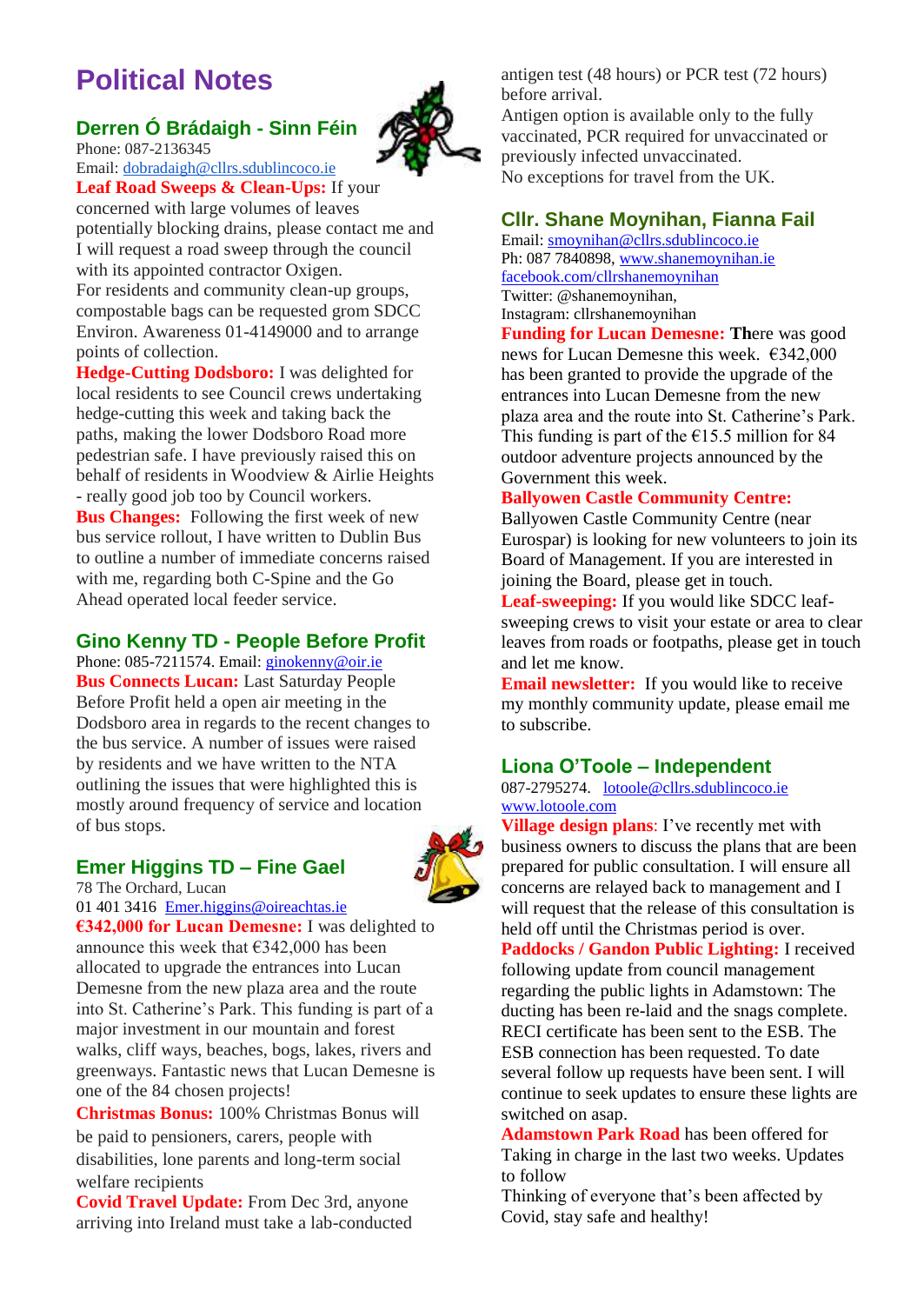

Last Thursday the club held its **Annual General Meeting**. Due to Covid19 restrictions the meeting was held online via Microsoft Teams for the second year. Club Secretary Jo Mahon provided a detailed recap on the year while Chairman Colm Farrell thanked those who needed to be thanked, and provided the meeting with some insight into the clubs priorities. Treasurer Jim Mulqueen walked through a very good looking set of accounts, but cautioned that many of the cost savings and income items were one off events that would not reoccur. In a strong statement of intent the club now has a Strategic Reserve of  $£125,000$ . Many of the same people are continuing in roles on the executive, but some new officers were appointed with long term club servant Mary Flannery taking on the Vice Chairperson role, Lorna Sexton takes on the role of Children's Officer. Motions were passed largely retaining the subscription structures, adopting the revised GAA constitution and an update to the clubs by-lays..

**Table Quiz:** Last Friday night Junior C Football in conjunction with Lucan Healthy Club ran a Table Quiz. In total €576 was raised for Lucan Homeless.

The winning team called the Googlers Greg and Ann Marie O'Neill, Eddie Twamley and penny Delmar.

Testament to the quality of the event Paul Heneghan was overheard saying it was the best quiz he was ever at. High praise indeed. Thanks to quiz master Tom Flannery.

**U21 Hurling:** This Saturday (4/12) U21B Hurling play Craobh Ciaran in their championship final. Game is away in Clonsaugh.

**Camogie:** Sunday next 5/11 Minor A camogie play Kilmacud Crokes at 10:30am followed by Minor B v St Finians.

.

**HSE Vaccination Centre:** On Monday last the club hosted a HSE run popup vaccination centre. In what was a very busy day, lots of vaccines administered and a few members benefitted at the end of the day ensuring no vaccine was wasted.

**Games Promotion Officer:** David Moran has made the decision to move on from his role as Lucan Sarsfields GPO. David has been our GPO since 2016 and I think anyone who has worked with David would agree that he has worked tirelessly to help the juvenile section move forward. David, a sincere thank you for the

exceptional discretionary effort you gave us on a continuous basis over the last 5 years. We wish you well in your new endeavours. David's replacement has been identified and will be announced in the coming days.



**The LDCU Academy**

takes place on Saturdays for boys and girls aged between 4 and 7. See our website for booking details.

**12th Lock Café** is open from 6pm-8pm weekdays and Saturday 9am-2pm when training is taking place.



The **Club Shop** is open Thursdays 7-9pm and Saturdays 10am to 1pm.

#### **LATÓ NA SÁIRSÉALAIGH LEAMHCÁIN Lucan Sarsfields Club Lotto**

*Ní raibh aon buaiteoir phota óir de €2,200 sa chrannchur a tharla ar an Déardaoin, ar an 25ú de mhí an Samhain a raibh urraithe ag:* There was no winner of the  $\epsilon$ 2,200 Jackpot held on Thursday 18th November 2021 sponsored by: **O'Grady Hearing Care Services**. *Tarraingíodh*

*na huimhreacha seo a leanas:* The numbers drawn were: **3, 6, 8, 16.**

*Buaiteoirí tobair an áidh a fhaigheann €30 an duine ná:* Lucky Dip winners of €30 each: *John Condon* **McKelvey Family, Bill Ryan, Orla Crowley, Carfmel Bellew.**

*Tá €2,600 sa phota óir don tseachtain seo chugainn agus is é urraitheoir na seachtaine:*

The Jackpot for the next draw is €2,600, and is sponsored by **Dual Printing.** *Beidh sé beo ón Na Sárséalaigh Leamhcáin, an leathanach Facebook. Déan cinnte go bhfuil d*'*iontráil curtha*



*isteach agaibh roimh 6 i.n. oíche an chrannchuir, chun í a chur san áireamh sa chrannchur na seachtaine sin.* The draw will be held on Thursday 2nd December, at 8pm, and live streamed from Lucan Sarsfields Clubhouse, on our Facebook page. Make sure your entry is submitted before 6pm on the evening of the draw to be included in that week's draw.

*Is féidir libh ticéadaí a cheannacht ar líne leis an nasc seo:*

Tickets can be purchased online at the following link: [http://bit.ly/LucanSarsfieldsClubLotto,](http://bit.ly/LucanSarsfieldsClubLotto) *Go raibh míle maith agaibh as ucht tacú le Na Sárséalaigh Leamhcáin.*

**Thank You for supporting Lucan Sarsfields GAA Club.**

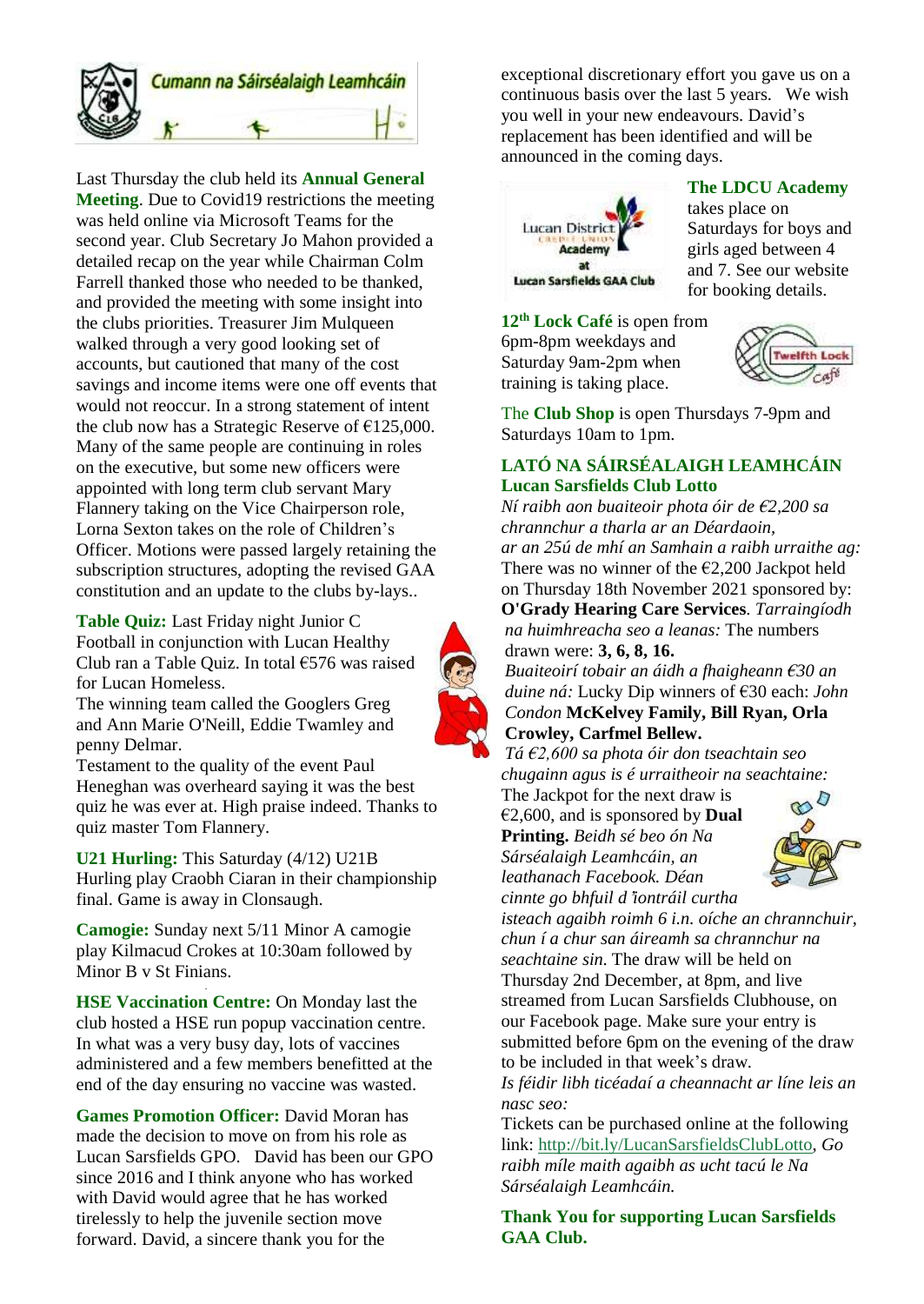

## **Na Gaeil Óga CLG**

Fáilte chuig an Nuachtlitir is déanaí ó Na Gaeil Óga, áit a bhfaighidh tú an teolas is déanaí faoi gach rud atá ag tarlú inár bpobal bríomhar.

#### **Club Siúlóide**

Buaileann an grúpa siúlóide le chéile gach maidin Céadaoin ar 9.10 i bPáirc Ghrifín le dul ar shiúlóid ghairid. Deis álainn é seo do dhaoine a gcuid Gaeilge a chleachtadh. Má tá suim agat, seol téacs chuig Conán ar +447514033624.

The walking group meets together every Wednesday morning in Griffeen Park at 9.10. This is a great chance for learners to practise their 'cúpla focail'. If you're interested send a text to Conán on +447514033624

#### **Peil na n-aithreacha**

Leanann an traenáil peile d'aithreacha ar aghaidh gach oíche Luain ó 6.30 - 7.30 ag Ospidéal an Rí. Tá fáilte roimh imreoirí nua. Má tá suim agat, seol téacs chuig Conán ar +447514033624.

Football training for dads continues every Monday night from 6.30 - 7.30 in King's Hospital. New players are welcome. If you're interested send a text to Conán on +447514033624

#### **Peil na máithreacha**

Leanann an traenáil peile do máithreacha ar aghaidh gach oíche Luain ó 6.30-7.30 in Ospidéal an Rí. Fáilte roimh imreoirí nua. Má tá suim agat, seol téacs chuig Conán ar +447514033624.

Football training for mammys continues every Monday night from 6.30 - 7.30 in King's Hospital. New players are welcome. If you're interested send a text to Conán on +447514033624

## **Palmerstown Camera Club**

Palmerstown Camera Club was treated to some wonderful wildlife images from Ita Martin, a wildlife photographer who spoke to the club last week.



Next week we have some of our club members presenting on various projects they have worked on and achievements they have gained over the years. So, this should be an interesting evening.

A few weeks back we had our Nature competition and some super shots from our photographers, below we have one of the winning images from Elaine Butler titled "Puffin landing on Skellig Michael" which won her mono category in the advanced section.



People interested in joining the club or even attending one or two meetings free of charge to see how their photography could benefit from being a member can do so by contacting [secpcc@gmail.com](mailto:secpcc@gmail.com)

#### **Library Event - Teaching and Learning Intervention for Autistic Children and Adults** Online Talk with Dr. Susan Crawford. **Wednesday 8th December at 7.00 pm.**

Online Over Zoom. This topic explores the different teaching and learning approaches that are useful when planning programmes and developing skills for autistic children and adults. It will include an overview of applied behaviour analysis, TEACCH, Pivotal Response Therapy, Use of Technology and others.

The talk will provide guidance on how to adopt an "eclectic" approach where the best of all approaches are combined or adapted to meet the learning needs of the child or adult. Booking: [http://clondalkinlibrary.eventbrite.com](http://clondalkinlibrary.eventbrite.com/)